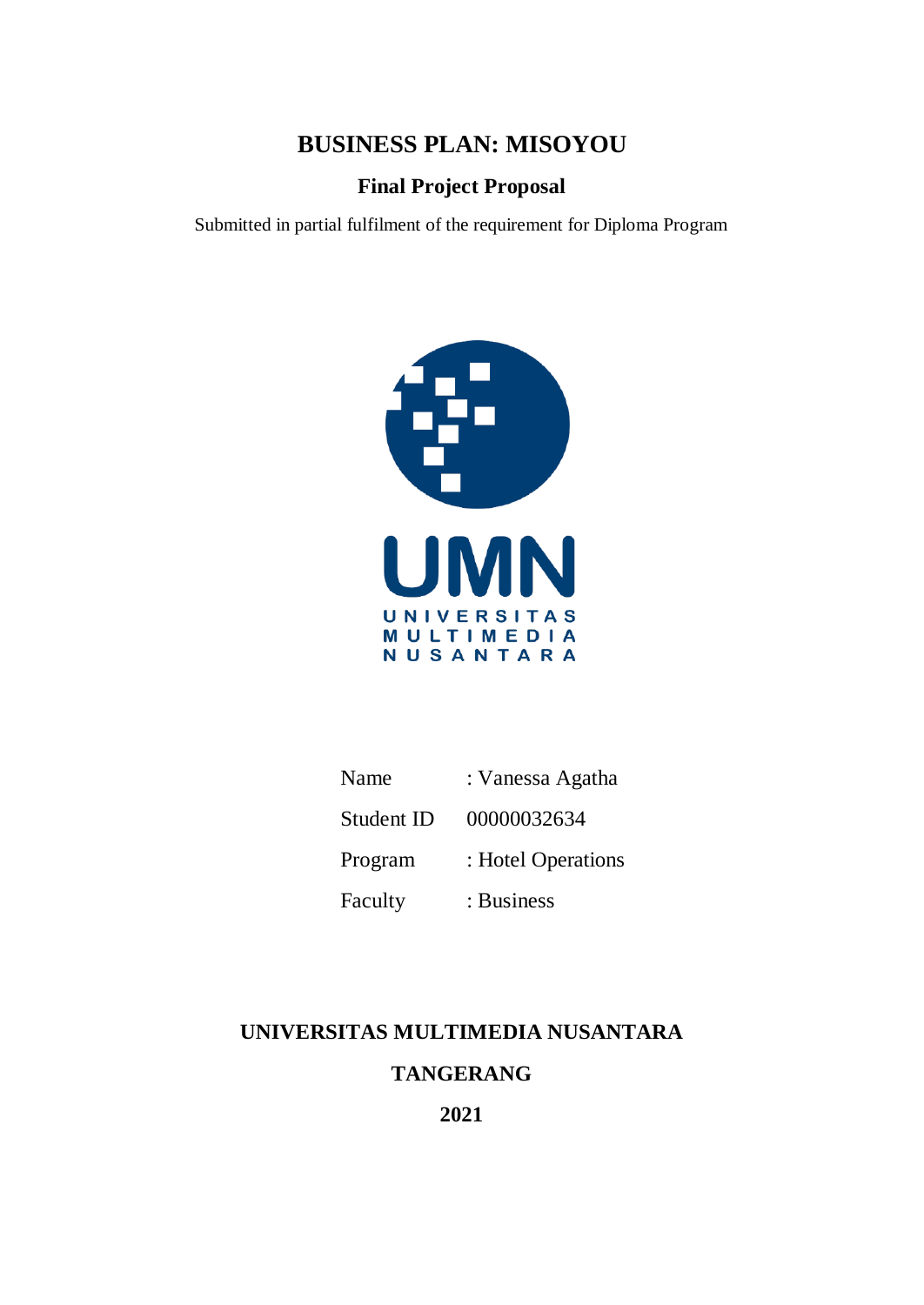### **FINAL PROJECT PROPOSAL VALIDATION**

### **BUSINESS PLAN: MISOYOU**

BY

| Name       | : Vanessa Agatha   |
|------------|--------------------|
| Student ID | 00000032634        |
| Faculty    | : Business         |
| Program    | : Hotel Operations |

Tangerang, 06 January 2021

Approved by,

**Adestya Ayu Armielia, S.ST.M.Si.Par Oqke Prawira, S.ST.M.Si.Par NIDN. 0323128505 NIDN. 0428108007**

Advisor, Examiner,

piki **Anton Harianto, M.Par Septi Fahmi Choirisa, S.Kom.I,M.Par NIDN. 0304097304 NIDN. 0325099102** 

Head Examiner, Head of Hotel Operations Program,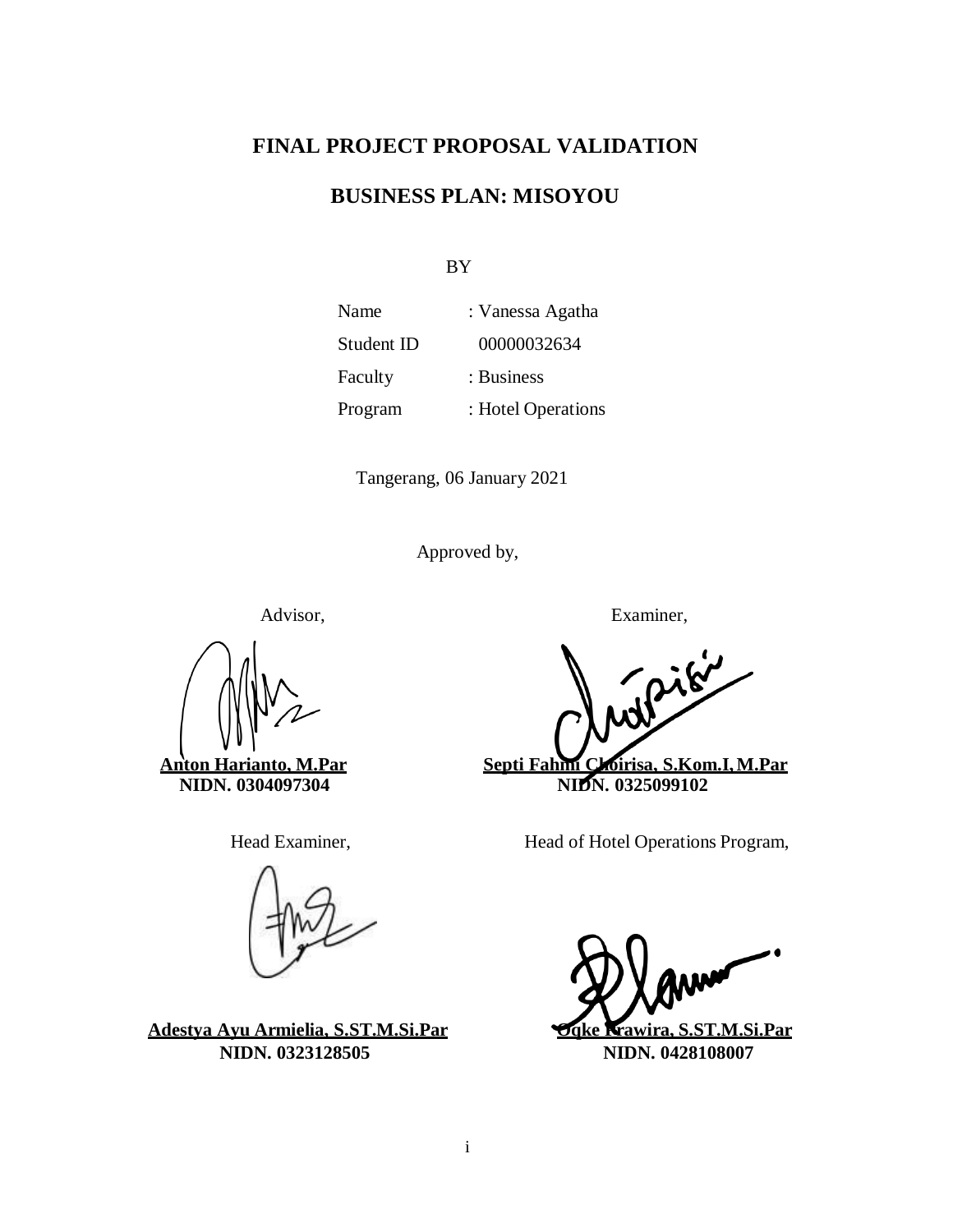### **NON - PLAGIARISM DECLARATION FORM**

<span id="page-2-0"></span>Hereby, I:

| Name       | : Vanessa Agatha          |
|------------|---------------------------|
| Student ID | 00000032634               |
| Program    | : Hotel Operations        |
| Advisor    | : Anton Harianto, M. Par. |

Who wrote Final Project Proposal with title:

#### MISOYOU

Confirmthat this final project proposal is myownwork, is not copied fromany other person's work (published or unpublished), and has not previously submitted for assessment either at Universitas Multimedia Nusantara or elsewhere. Every citation and quotes from different sourcesthat has been mentioned at Reference part in this proposal. If one day, a fraud is found in the proposal, I accept to receive the sanction, which is failing in my Final Project Proposal.

Tangerang, 10 December 2020

Faler

**Vanessa Agatha** NIM. 00000032634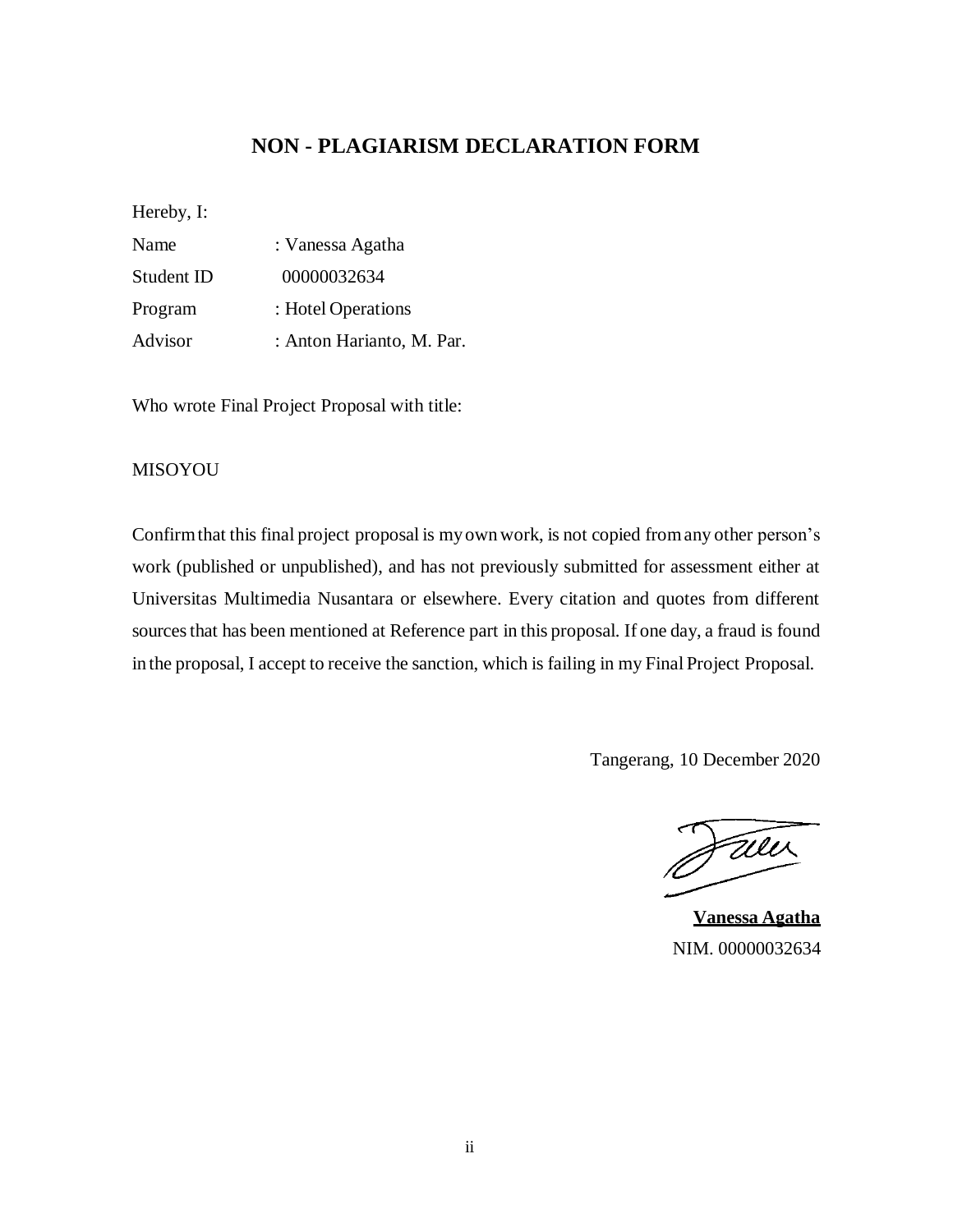#### **PREFACE**

<span id="page-3-0"></span>The very first gratefulness is delivered to the Almighty, the best motivator to his everlasting and mercy keeping the writer tough during the writing. Therefore, this proposal is finally completed. The success of completing this final project proposal depends greatly on the encouragement and guidance of many others. The writer would like to express gratitude and respect to those who have been helped to make this final project proposal.

The writer very thankful to advisor, Mr. Anton Harianto who always monitor the process. And to all the lecturer's; Mr. Oqke Prawira, Ms. Adestya Ayu Armielia, Ms. Septi Fahmi Choirisa, Ms. Yoanita Alexandra, Mr. Ringkar Situmorang. The writer can do nothing to repay all their kindness, but the writer hope that God will always bless them along their life.

Endless love is dedicated to the writer's beloved family. A lot of thanks must be delivered to the writer beloved father and mother. Thank you very much for being beside the writer always. The writer also would like to say thank you to brother. Your material support and enthusiasm sincerely are very useful in finishing this final project proposal.

Finally, the writer hopes this business proposal can be useful for the juniors at Universitas Multimedia Nusantara, Hotel Operations Program. The writer hopes that the junior can gain a better understanding of the business by reading this final project proposal.

> **Vanessa Agatha** NIM. 00000032634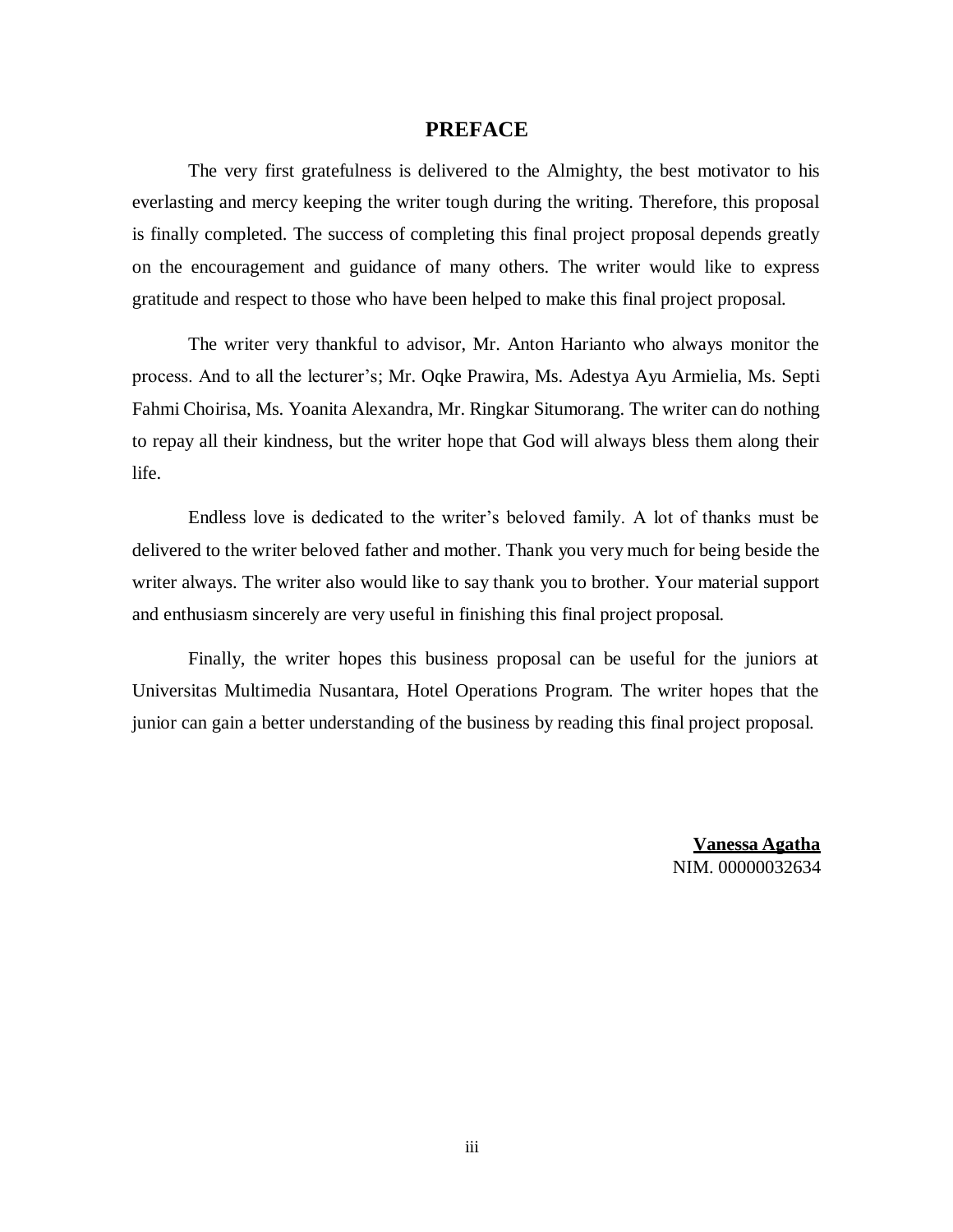### **ABSTRACT**

<span id="page-4-0"></span>Misoyou sells instant food, but fresh and healthy with a cute ball shape. Misoyou is here to meet the needs of people who want to enjoy miso soup in restaurant. Misoyou has distributed questionnaires that have been filled in by 90 people to find out the target market segment. From this research the author knows that many are interested in this product because it is rarely found.

This product can be enjoyed by all ages and all genders, both male and female have an interest in this product. Marketing strategy for misoyou is through social media by offering discount in opening and special dates. Misoyou can be ordered easily via Tokopedia, GoFood, and GrabFood. Misoyou producing in the Pantai Indah Kapuk area, it is quites strategic location. Misoyou is more in demand by mostly people inside Jabodetabek area. Misoyou earnings are around Rp. 222.585.237 daily. ROI of misoyou is around 88.52%.

*Keyword: Instant Food, Product, Questionnaires, Misoyou*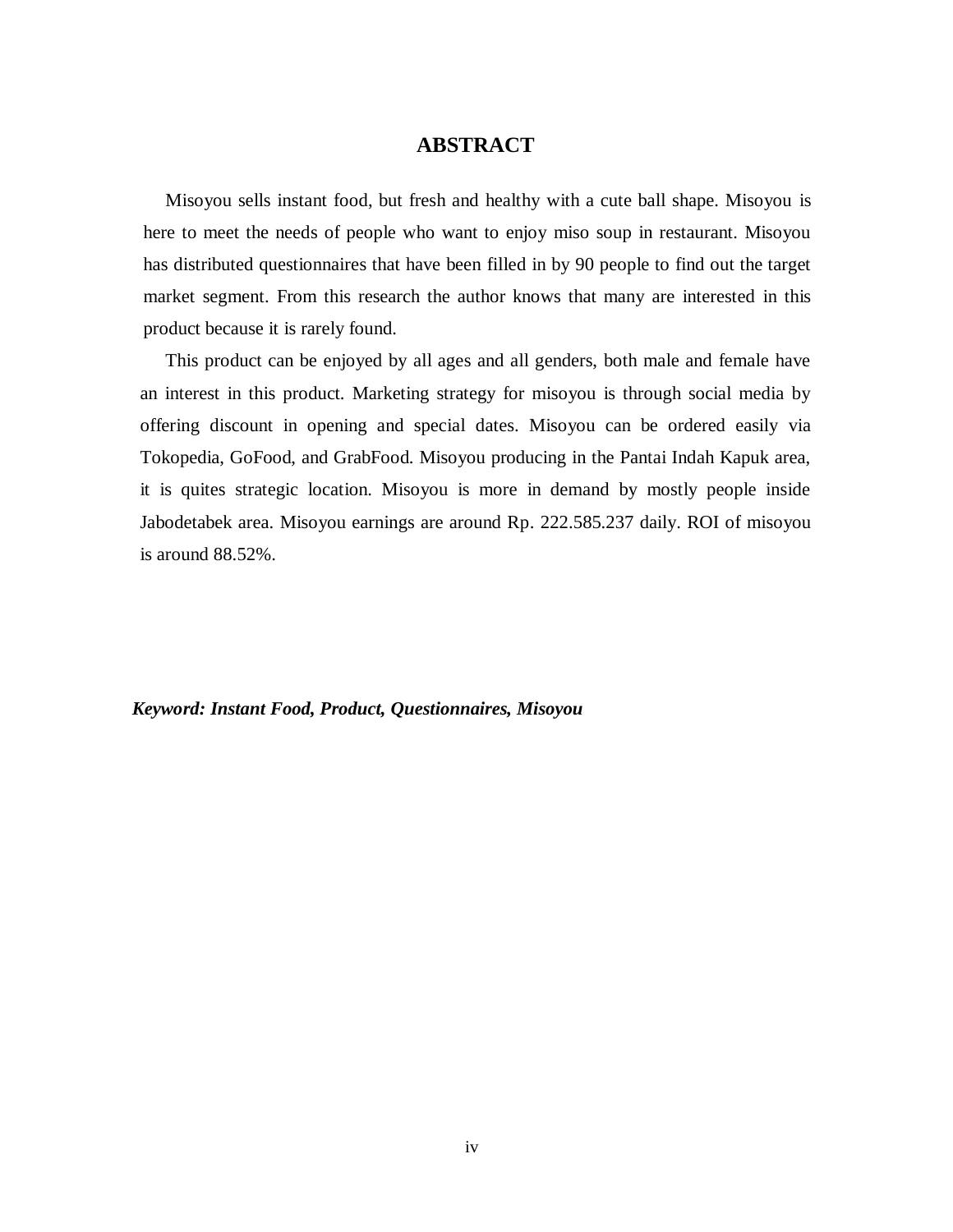### **ABSTRAKSI**

Misoyou menjual makanan cepat saji namun segar dan sehat dengan bentuk bola yang lucu. Misoyou hadir untuk memenuhi kebutuhan masyarakat yang ingin menikmati sup miso di restoran. Terutama di saat pandemi seperti sekarang ini, orang takut untuk berpergian ke tempat umum. Misoyou telah menyebarkan kuesioner yang telah diisi oleh 90 orang untuk mengetahui segmen pasar yang dibidik. Dari penelitian ini penulis mengetahui bahwa banyak yang tertarik dengan produk ini karena jarang ditemukan.

Produk ini dapat dinikmati oleh semua umur dan semua jenis kelamin, baik pria maupun wanita memiliki minat terhadap produk ini. Strategi pemasaran misoyou adalah melalui media sosial dengan menawarkan diskon pada pembukaan dan tanggal khusus. Misoyou dapat dipesan dengan mudah melalui Tokopedia, GoFood, dan GrabFood. Produksi misoyou di kawasan Pantai Indah Kapuk, lokasi yang cukup strategis.

*Kata Kunci: Cepat Saji, Produk, Kuesioner, Misoyou*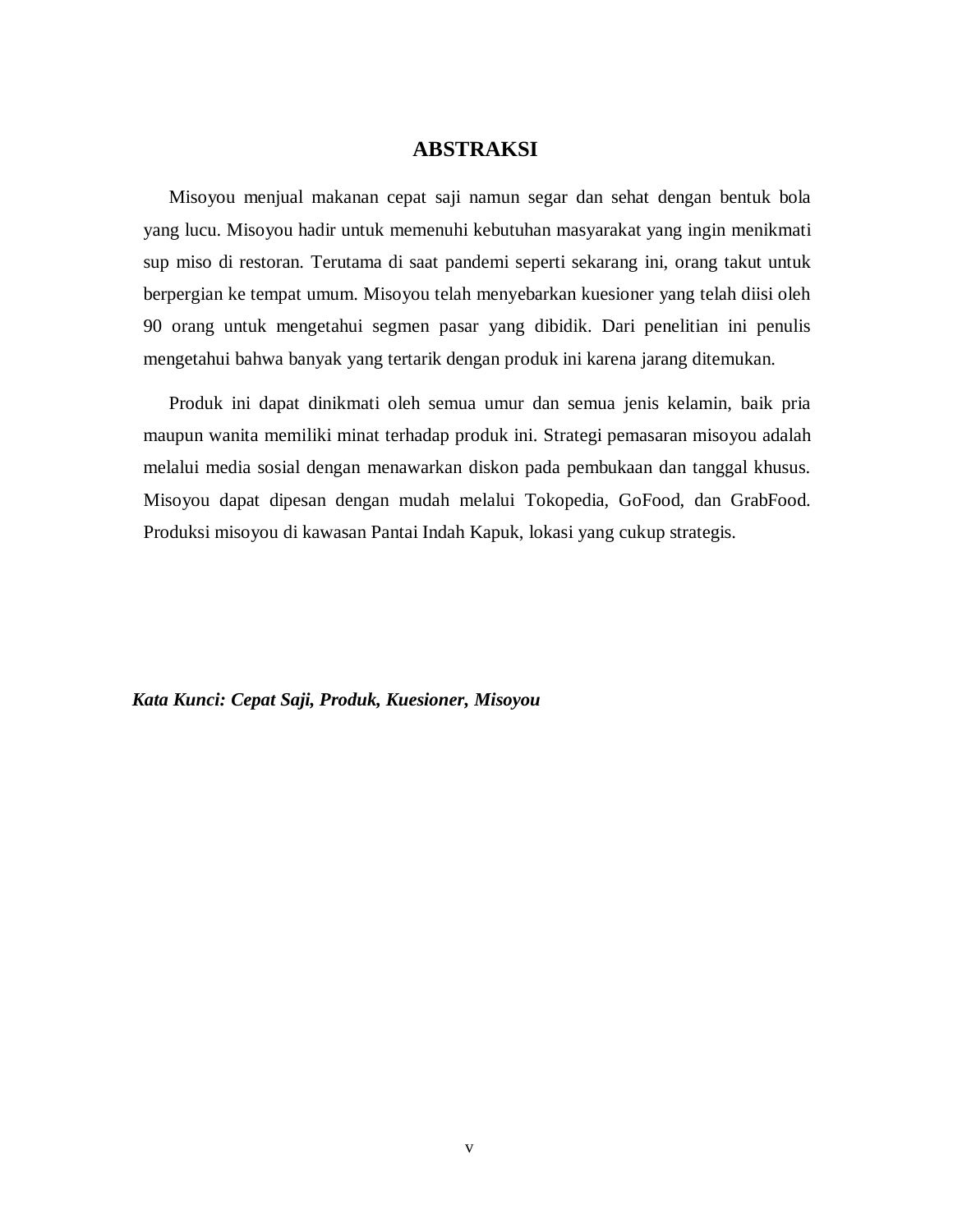#### **EXECUTIVE SUMMARY**

There are quite a lot of instant food enthusiast in Indonesia, especially during the Covid19 outbreak where people want to eat at restaurant but cannot dine in because it is according to regulations set by the government. Misoyou sells instant food, but fresh and healthy with a cute ball shape. Misoyou is here to meet the needs of people who want to enjoy miso soup in restaurant.

Misoyou has distributed questionnaires that have been filled in by 90 people to find out the target market segment. From this research the author knows that many are interested in this product because it is rarely found. This product can be enjoyed by all ages and all genders, both male and female have an interest in this product.

Marketing strategy for Misoyou is through social media by offering discount in opening and special dates. Misoyou can be ordered easily via Tokopedia, GoFood and Grabfood. Misoyou is located in the Pantai Indak Kapuk area, it is quites strategic location. Misoyou is more in demand by mostly people inside Jabodetabek area.

The price for misobomb for 3 pcs is Rp. 60.000 and 6 pcs is Rp. 100.000. For total income projection per day is Rp. 1.560.000. Misoyou earnings are around Rp. 222.585.237 daily. ROI of Misoyou is around 88.52%. For the profit per month is Rp. 8.839.080 obtained by multiply the BEP per sales with 30 days. Then, for the payback period is 1.12month.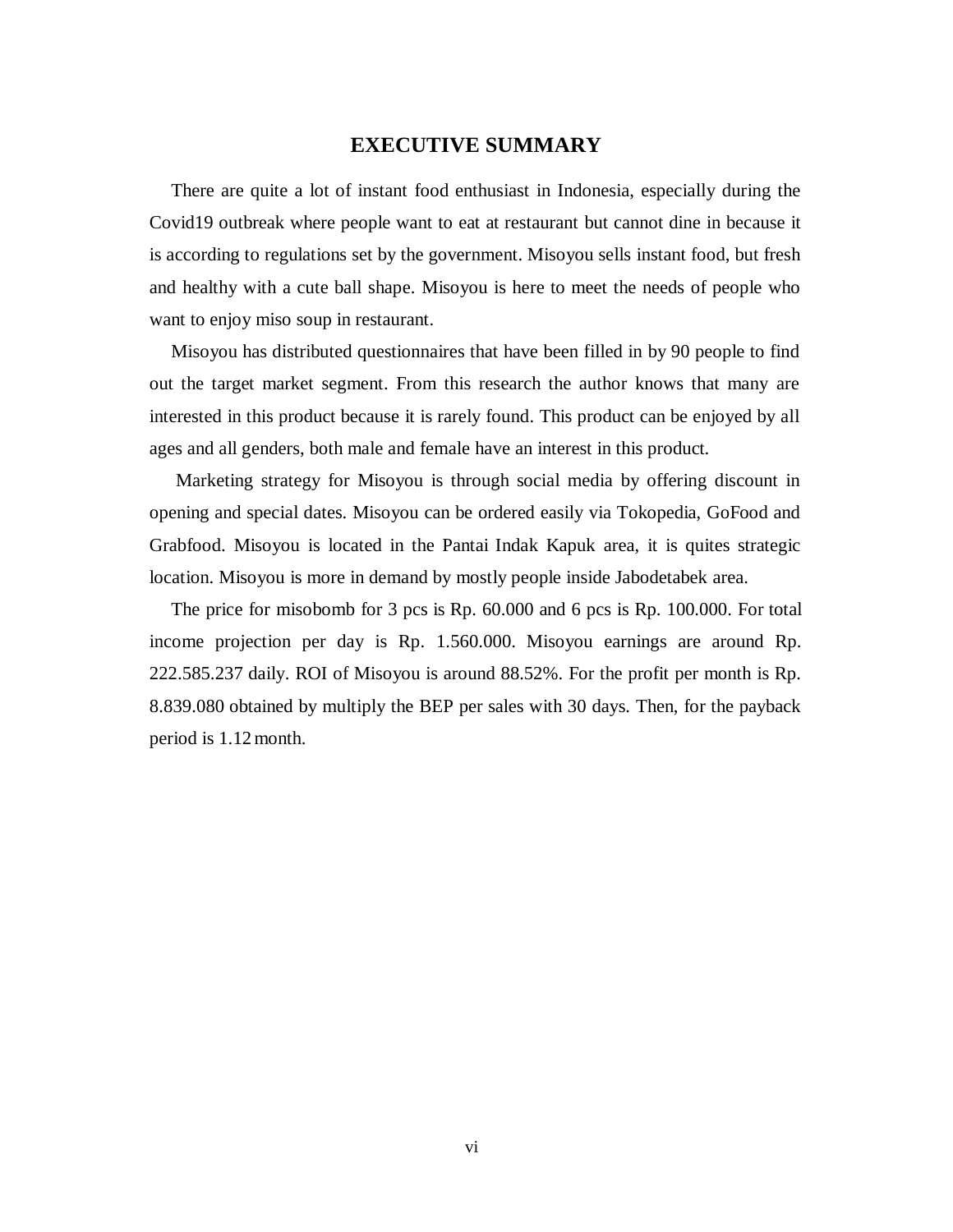# **TABLE OF CONTENTS**

<span id="page-7-0"></span>

| A.              |     |
|-----------------|-----|
| <b>B.</b>       |     |
|                 |     |
|                 |     |
| $C_{\cdot}$     |     |
|                 |     |
|                 |     |
|                 |     |
| $A_{\cdot}$     |     |
|                 | . 8 |
| $\mathcal{C}$ . |     |
| D.              |     |
|                 |     |
|                 |     |
|                 |     |
|                 |     |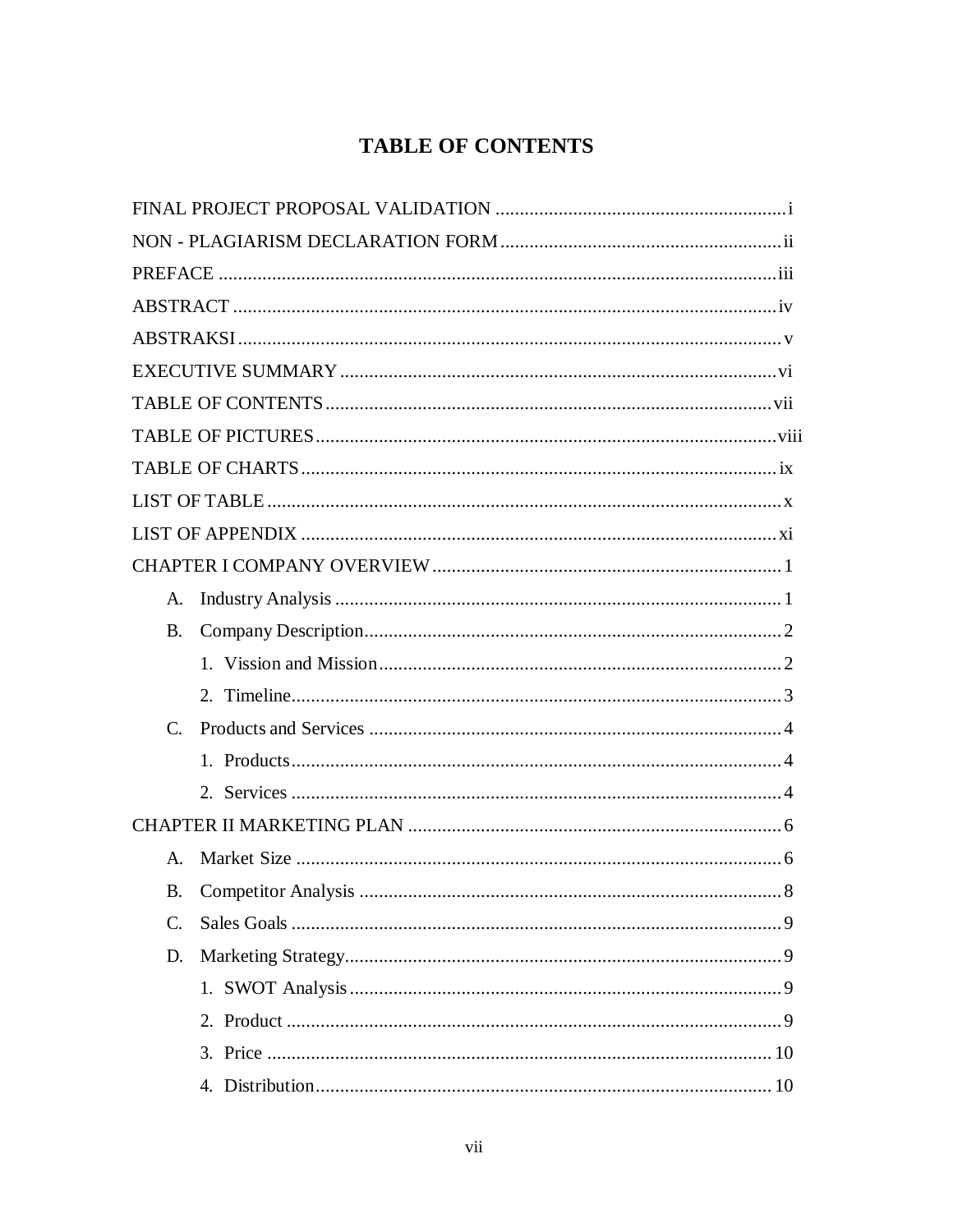| $A_{\cdot}$     |  |
|-----------------|--|
| Β.              |  |
| $\mathcal{C}$ . |  |
| D.              |  |
| Е.              |  |
|                 |  |
| A.              |  |
|                 |  |
|                 |  |
|                 |  |
|                 |  |
| <b>B.</b>       |  |
|                 |  |
|                 |  |
|                 |  |
|                 |  |
| C.              |  |
|                 |  |
|                 |  |
|                 |  |
|                 |  |
| $\mathsf{A}$ .  |  |
| B.              |  |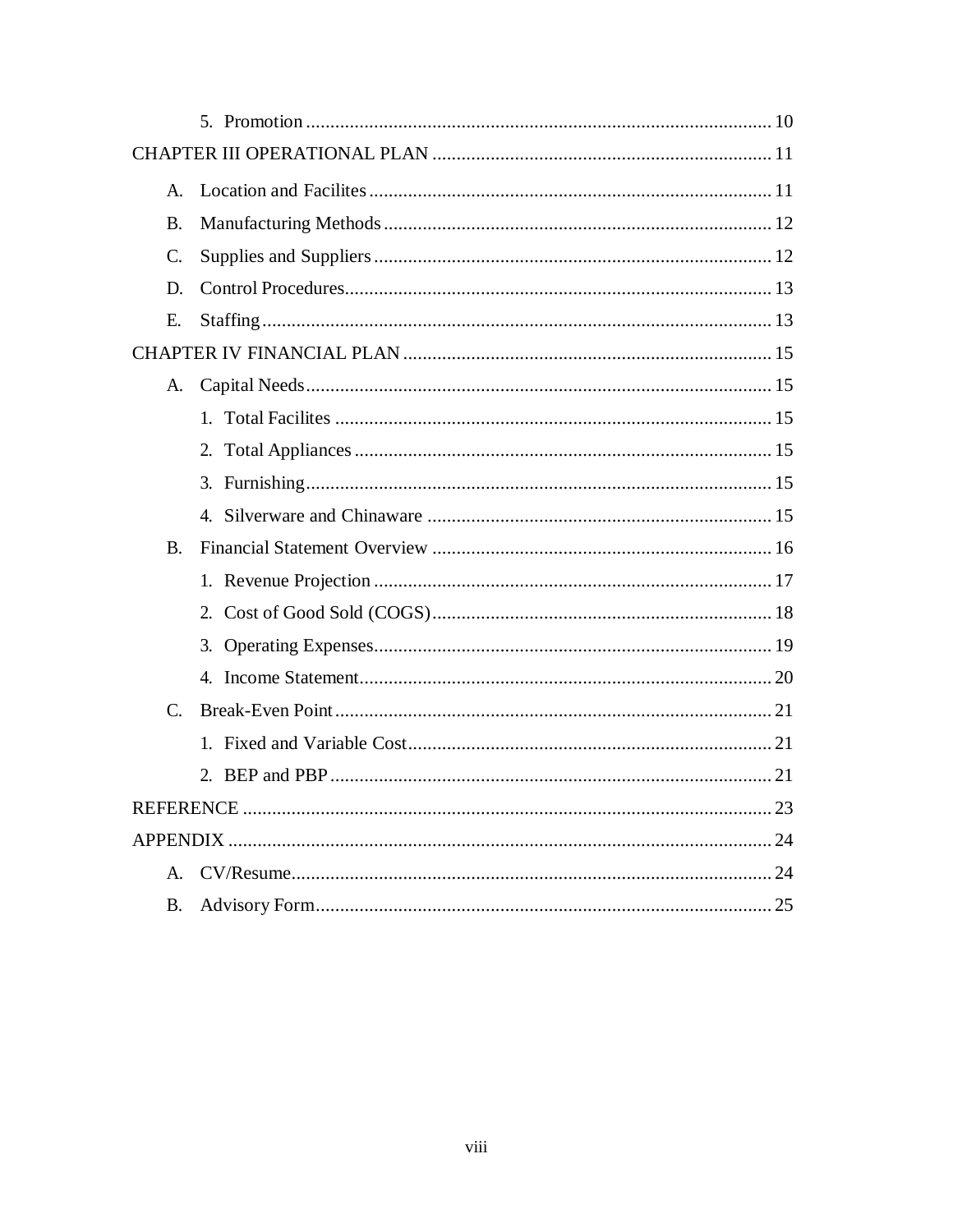# **TABLE OF PICTURES**

<span id="page-9-0"></span>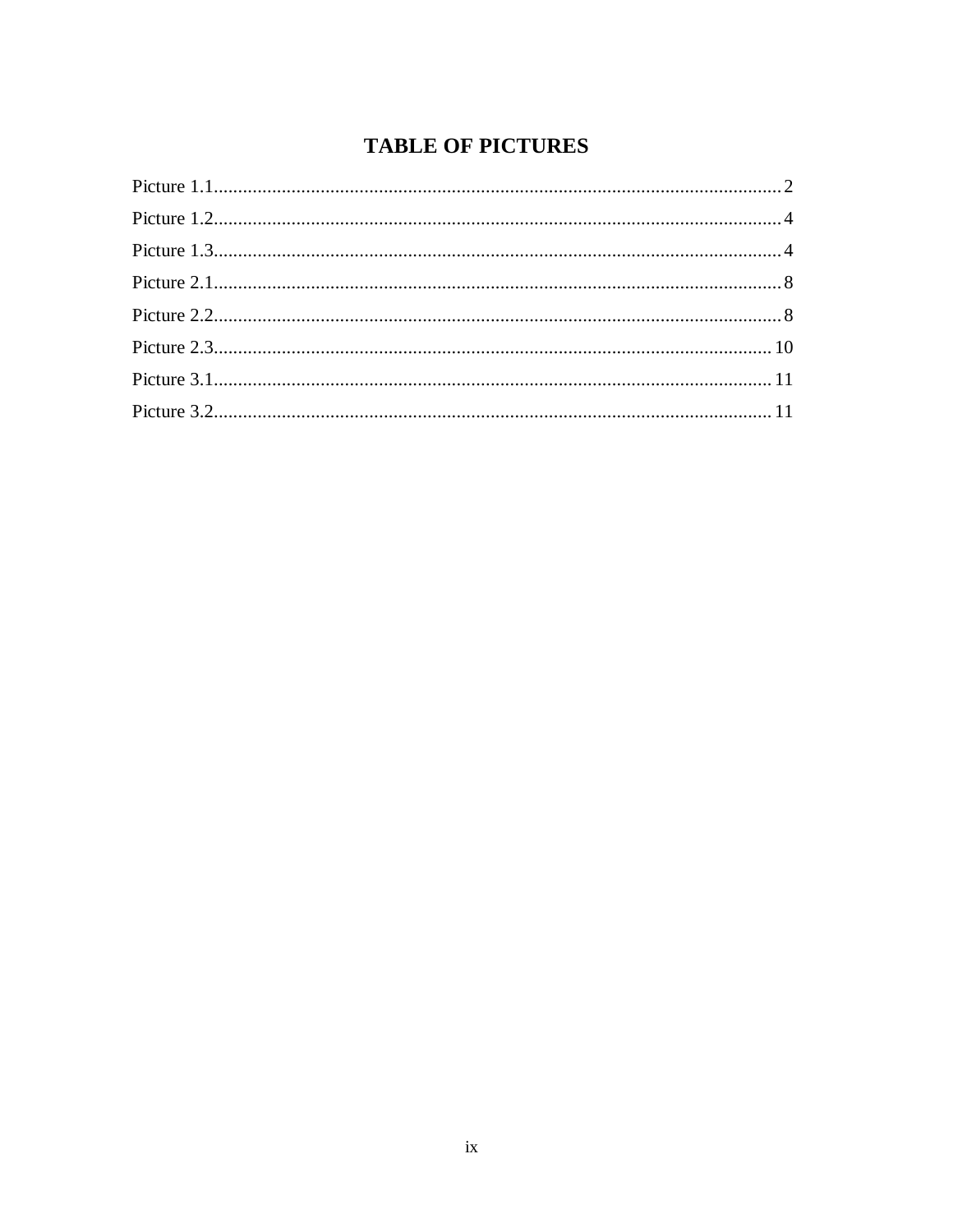## **TABLE OF CHARTS**

<span id="page-10-0"></span>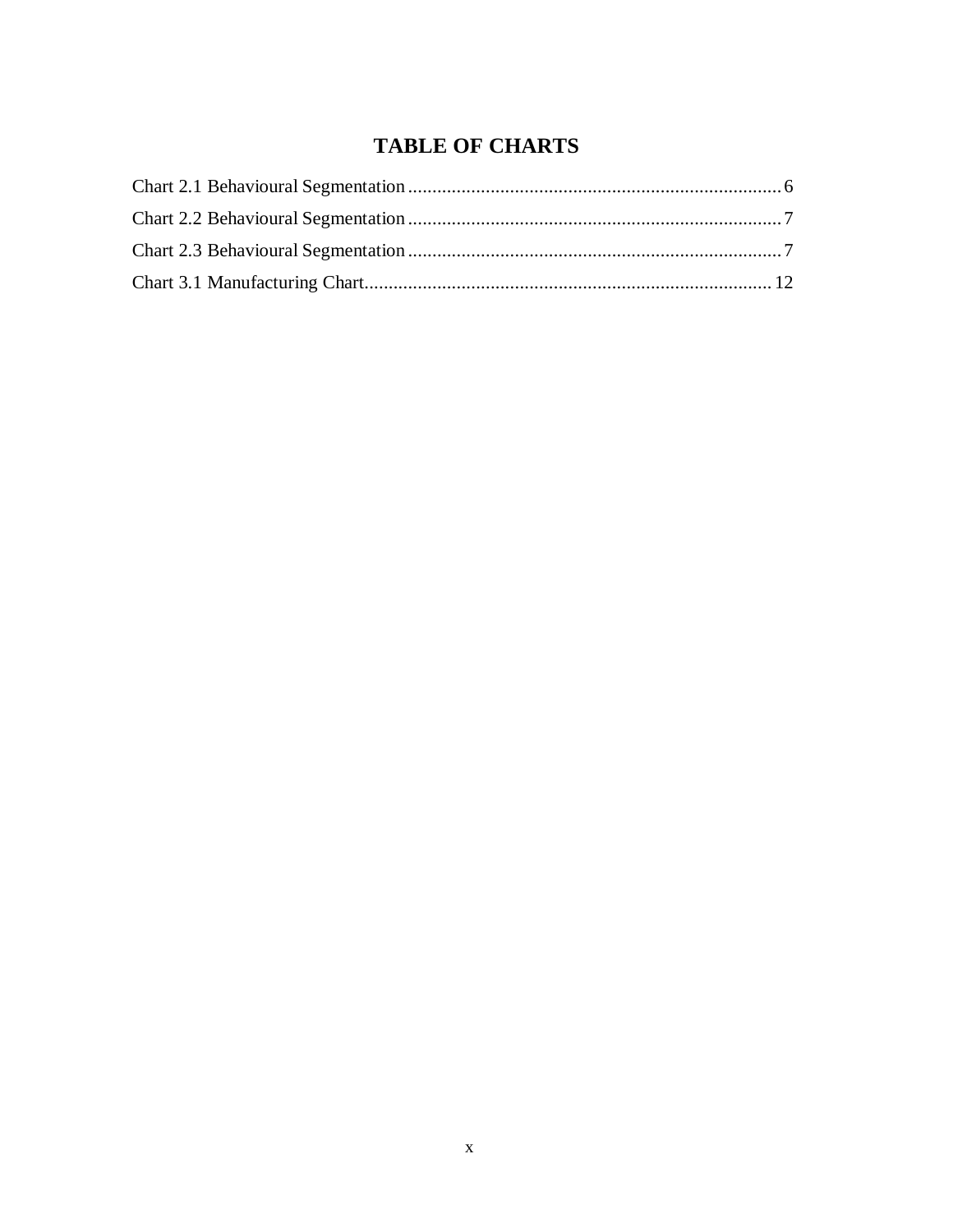## **LIST OF TABLE**

<span id="page-11-0"></span>